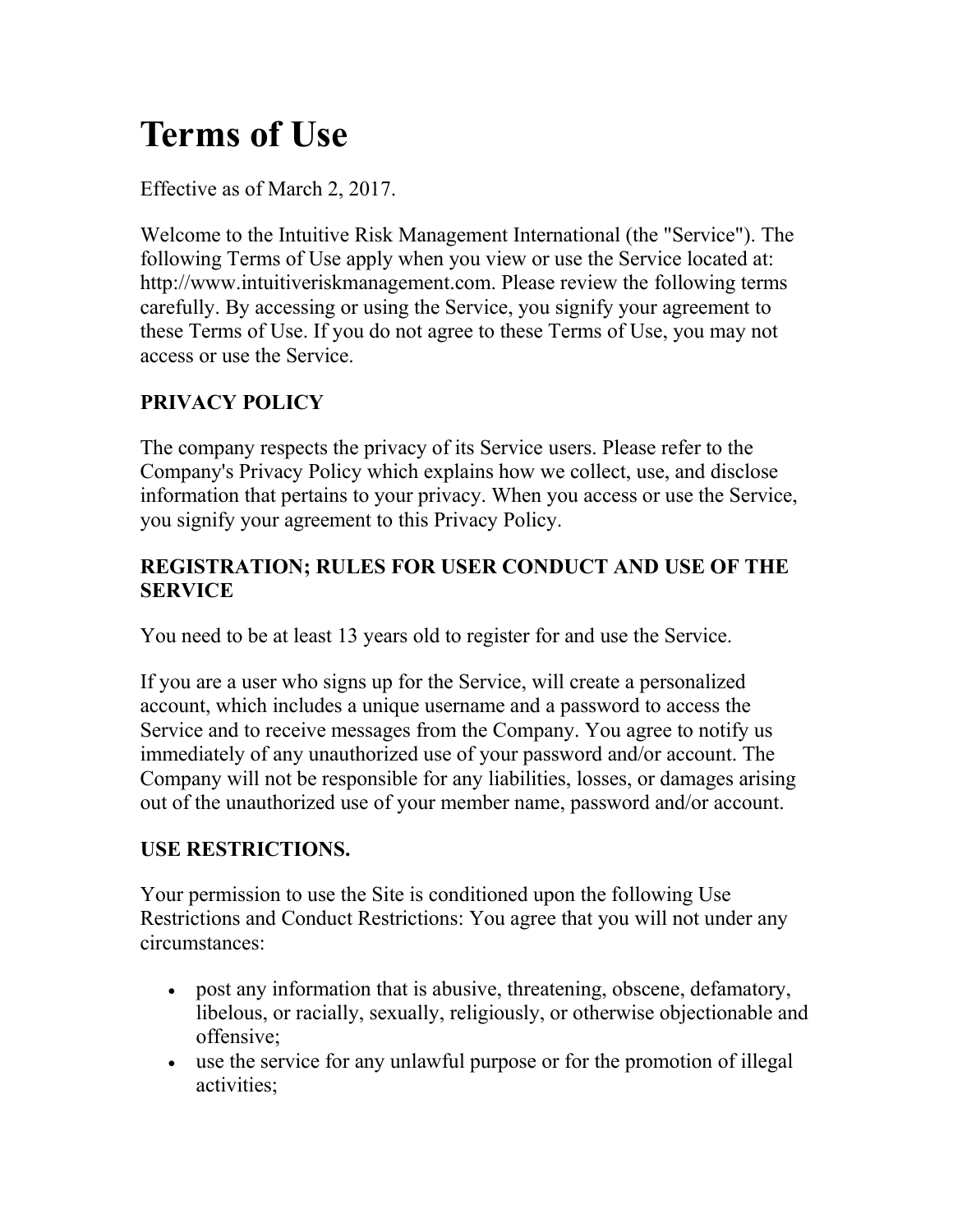- attempt to, or harass, abuse or harm another person or group;
- use another user's account without permission;
- provide false or inaccurate information when registering an account;
- interfere or attempt to interfere with the proper functioning of the Service;
- make any automated use of the system, or take any action that we deem to impose or to potentially impose an unreasonable or disproportionately large load on our servers or network infrastructure;
- bypass any robot exclusion headers or other measures we take to restrict access to the Service or use any software, technology, or device to scrape, spider, or crawl the Service or harvest or manipulate data; or
- publish or link to malicious content intended to damage or disrupt another user's browser or computer.

### **POSTING AND CONDUCT RESTRICTIONS.**

When you create your own personalized account, you may be able to provide ("User Content"). You are solely responsible for the User Content that you post, upload, link to or otherwise make available via the Service. You agree that we are only acting as a passive conduit for your online distribution and publication of your User Content. The Company, however, reserves the right to remove any User Content from the Service at its discretion.

The following rules pertain to User Content. By transmitting and submitting any User Content while using the Service, you agree as follows:

- You are solely responsible for your account and the activity that occurs while signed in to or while using your account;
- You will not post information that is malicious, false or inaccurate;
- You will not submit content that is copyrighted or subject to third party proprietary rights, including privacy, publicity, trade secret, etc., unless you are the owner of such rights or have the appropriate permission from their rightful owner to specifically submit such content; and
- You hereby affirm we have the right to determine whether any of your User Content submissions are appropriate and comply with these Terms of Service, remove any and/or all of your submissions, and terminate your account with or without prior notice.

You understand and agree that any liability, loss or damage that occurs as a result of the use of any User Content that you make available or access through your use of the Service is solely your responsibility. The Company is not responsible for any public display or misuse of your User Content. The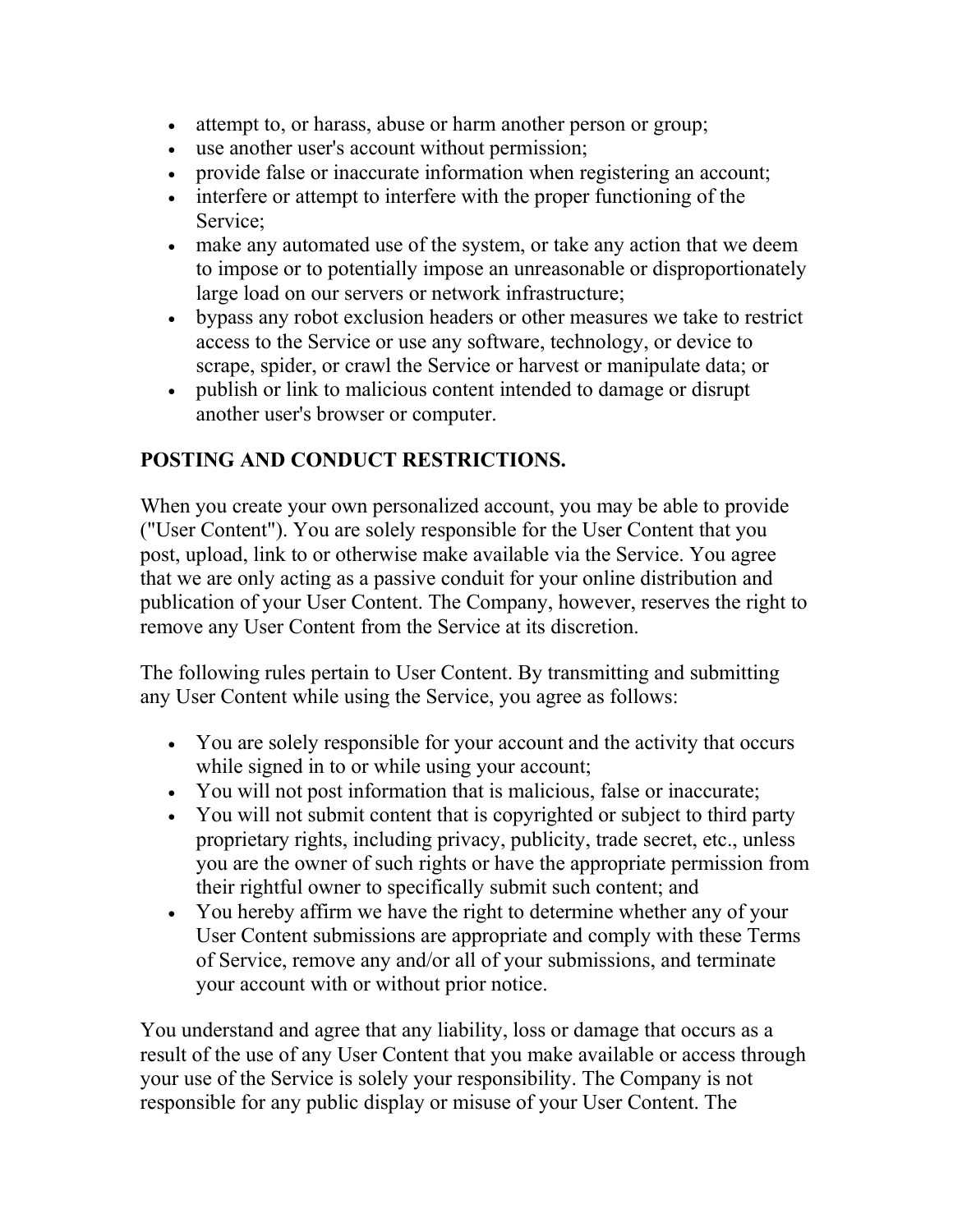Company does not, and cannot, pre-screen or monitor all User Content. However, at our discretion, we, or the technology we employ, may monitor and/or record your interactions with the Service.

### **ONLINE CONTENT DISCLAIMER**

Opinions, advice, statements, offers, or other information or content made available through the Service, but not directly by the Company, are those of their respective authors, and should not necessarily be relied upon. Such authors are solely responsible for such content. The Company does not guarantee the accuracy, completeness, or usefulness of any information on the Service and neither does the Company adopt nor endorse, nor is the Company responsible for the accuracy or reliability of any opinion, advice, or statement made by parties other than the Company. The Company takes no responsibility and assumes no liability for any User Content that you or any other user or third party posts or sends over the Service. Under no circumstances will the Company be responsible for any loss or damage resulting from anyone's reliance on information or other content posted on the Service, or transmitted to users.

Though the Company strives to enforce these Terms of Use, you may be exposed to User Content that is inaccurate or objectionable. The Company reserves the right, but has no obligation, to monitor the materials posted in the public areas of the service or to limit or deny a user's access to the Service or take other appropriate action if a user violates these Terms of Use or engages in any activity that violates the rights of any person or entity or which we deem unlawful, offensive, abusive, harmful or malicious. The Company shall have the right to remove any such material that in its sole opinion violates, or is alleged to violate, the law or this agreement or which might be offensive, or that might violate the rights, harm, or threaten the safety of users or others. Unauthorized use may result in criminal and/or civil prosecution under the law. If you become aware of misuse of our Service, please contact us at http://www.intuitiveriskmanagement.com.

### **LINKS TO OTHER SITES AND/OR MATERIALS**

As part of the Service, the Company may provide you with convenient links to third party web site(s) ("Third Party Sites") as well as content or items belonging to or originating from third parties (the"Third Party Applications, Software or Content"). These links are provided as a courtesy to Service subscribers. The Company has no control over Third Party Sites and Third Party Applications, Software or Content or the promotions, materials,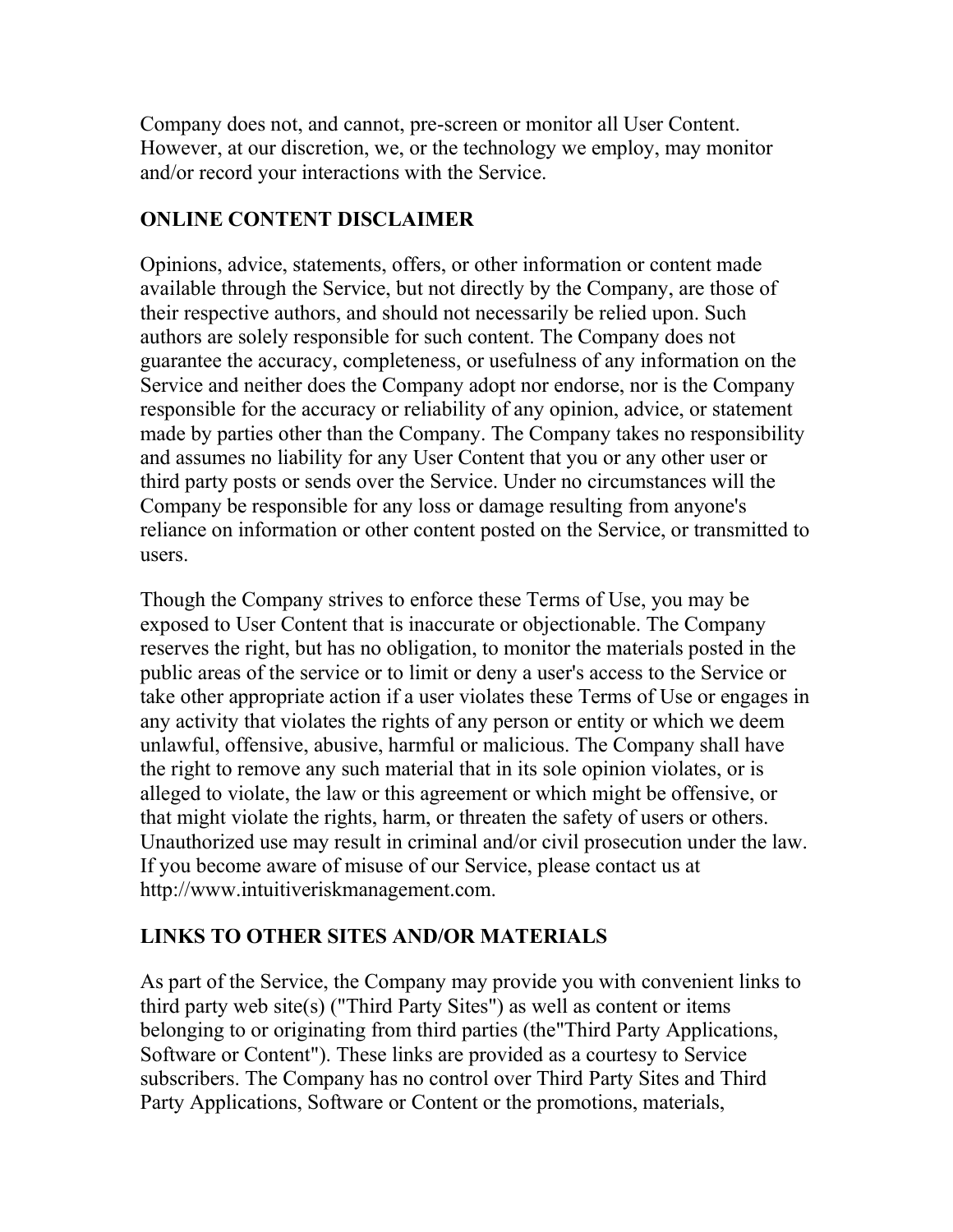information, goods or services available on these Third Party Sites or Third Party Applications, Software or Content. Such Third Party Sites and Third Party Applications, Software or Content are not investigated, monitored or checked for accuracy, appropriateness, or completeness by the Company, and the Company is not responsible for any Third Party Sites accessed through the Site or any Third Party Applications, Software or Content posted on, available through or installed from the Site, including the content, accuracy, offensiveness, opinions, reliability, privacy practices or other policies of or contained in the Third Party Sites or the Third Party Applications, Software or Content. Inclusion of, linking to or permitting the use or installation of any Third Party Site or any Third Party Applications, Software or Content does not imply approval or endorsement thereof by the Company. If you decide to leave the Site and access the Third Party Sites or to use or install any Third Party Applications, Software or Content, you do so at your own risk and you should be aware that our terms and policies no longer govern. You should review the applicable terms and policies, including privacy and data gathering practices, of any site to which you navigate from the Site or relating to any applications you use or install from the site.

#### **COPYRIGHT COMPLAINTS AND COPYRIGHT AGENT**

(a) Termination of Repeat Infringe Accounts. The Company respects the intellectual property rights of others and requests that the users do the same. The Company has adopted and implemented a policy that provides for the termination in appropriate circumstances of users of the Service who are repeat infringers The Company may terminate access for participants or users who are found repeatedly to provide or post protected third party content without necessary rights and permissions.

(b) Take-Down Notices. If you are a copyright owner or an agent thereof and believe, in good faith, that any materials provided on the Service infringe upon your copyrights, you may submit a notification pursuant by sending the following information in writing to the Company's designated copyright agent at Intuitive Risk Management International:

- 1. The date of your notification;
- 2. A Physical or electronic signature of a person authorized to act on behalf of the owner of an exclusive right that is allegedly infringed;
- 3. A description of the copyrighted work claimed to have been infringed, or, if multiple copyrighted works at a single online site are recovered by a single notification, a representative list of such works at that site;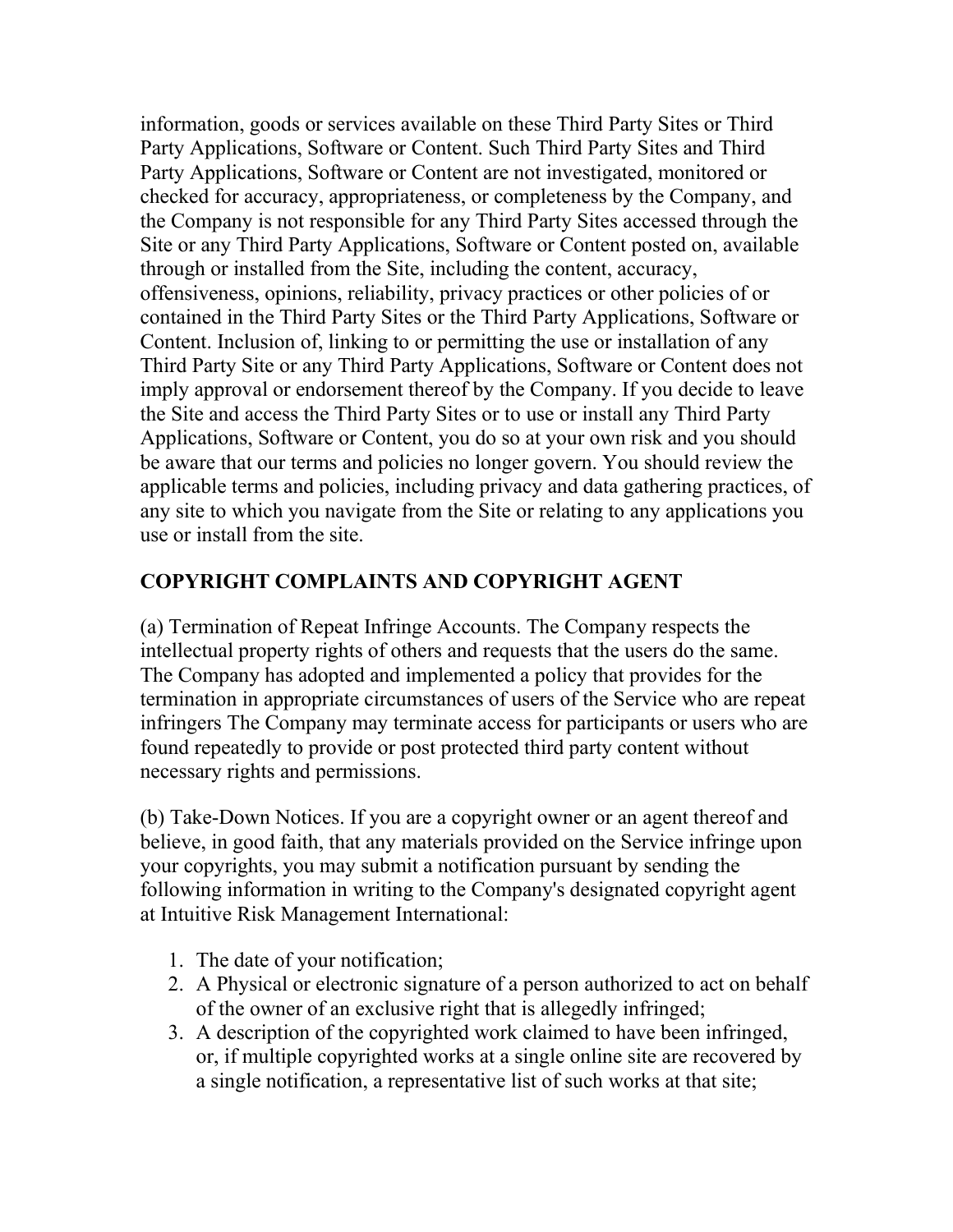- 4. A description of the material that is claimed to be infringing or to be the subject of infringing activity and information sufficient to enable us to locate such work;
- 5. Information reasonably sufficient to permit the service provider to contact you, such as an address, telephone number, and/or email address;
- 6. A statement that you have a good faith belief that use of the material in the manner complained of is not authorized by the copyright owner, its agent, or the law; and
- 7. A statement that the information in the notification is accurate, and under penalty of perjury, that you are authorized to act on behalf of the owner of an exclusive right that is allegedly infringed.

(c) Counter-Notices. If you believe that your User Content that has been removed from the Site is not infringing, or that you have the authorization from the copyright owner, the copyright owner's agent, or pursuant to the law, to post and use the content in your User Content, you may send a counter-notice containing the following information to our copyright agent using the contact information set forth above:

- 1. Your physical or electronic signature;
- 2. A description of the content that has been removed and the location at which the content appeared before it was removed;
- 3. A statement that you have a good faith belief that the content was removed as a result of mistake or a misidentification of the content; and
- 4. Your name, address, telephone number, and email address, a statement that you consent to the laws of Ohio and a statement that you will accept service of process from the person who provided notification of the alleged infringement.

If a counter-notice is received by the Company copyright agent, the Company may send a copy of the counter-notice to the original complaining party informing such person that it may reinstate the removed content in 10 business days. Unless the copyright owner files an action seeking a court order against the content provider, member or user, the removed content may (in the Company's discretion) be reinstated on the Site in 10 to 14 business days or more after receipt of the counter-notice.

### **LICENSE GRANT**

By posting any User Content via the Service, you expressly grant, and you represent and warrant that you have a right to grant, to the Company a royaltyfree, sub licensable, transferable, perpetual, irrevocable, non-exclusive,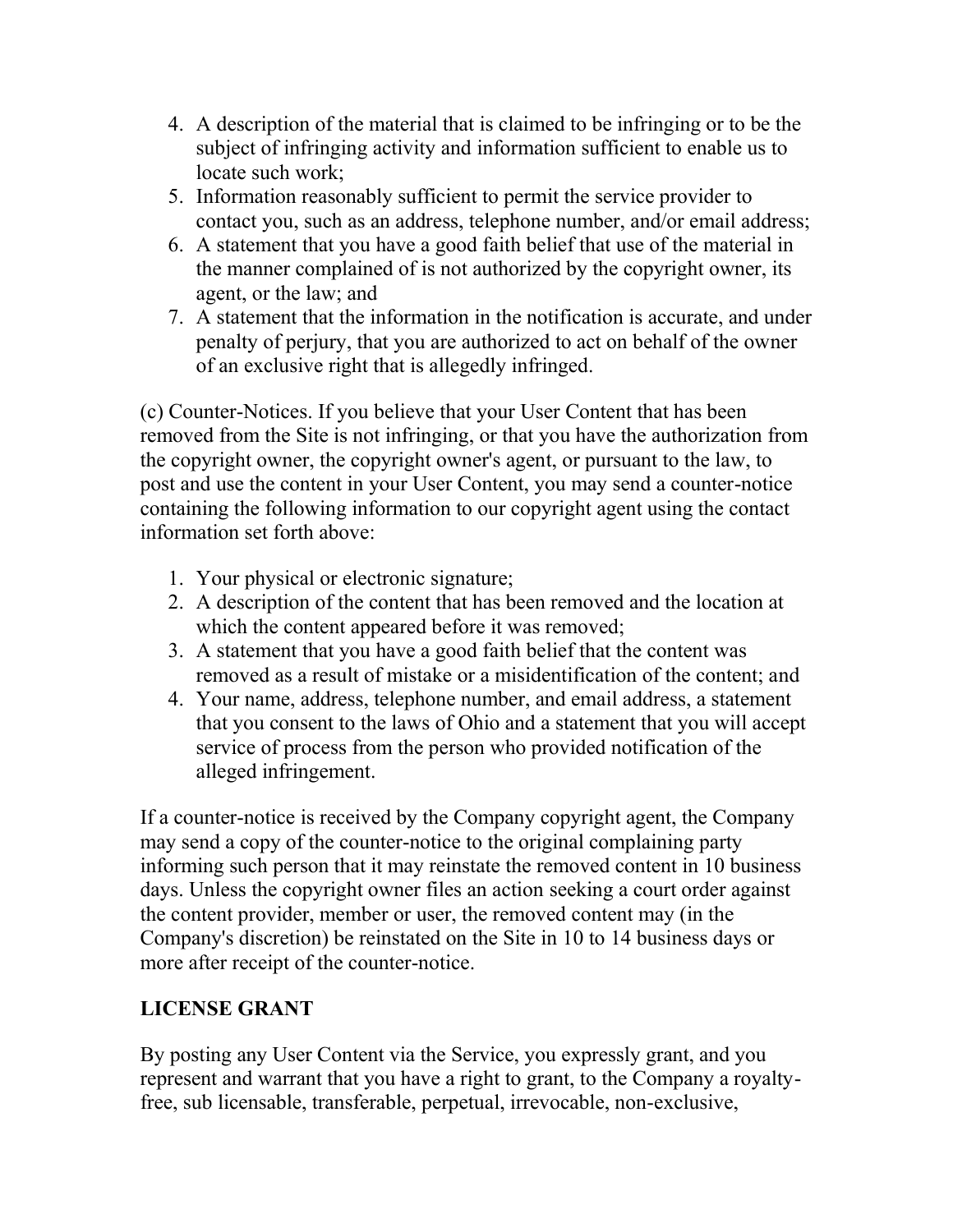worldwide license to use, reproduce, modify, publish, list information regarding, edit, translate, distribute, publicly perform, publicly display, and make derivative works of all such User Content and your name, voice, and/or likeness as contained in your User Content, if applicable, in whole or impart, and in any form, media or technology, whether now known or hereafter developed, for use in connection with the Service.

## **INTELLECTUAL PROPERTY**

You acknowledge and agree that we and our licensors retain ownership of all intellectual property rights of any kind related to the Service, including applicable copyrights, trademarks and other proprietary rights. Other product and business names that are mentioned on the Service may be trademarks of their respective owners. We reserve all rights that are not expressly granted to you under this Agreement.

## **EMAIL MAY NOT BE USED TO PROVIDE NOTICE**

Communications made through the Service's e-mail and messaging system, will not constitute legal notice to the Company or any of its officers, employees, agents or representatives in any situation where notice to the Company is required by contract or any law or regulation.

#### **USER CONSENT TO RECEIVE COMMUNICATIONS IN ELECTRONIC FORM**

For contractual purposes, you (a) consent to receive communications from the Company in an electronic form via the email address you have submitted; and (b) agree that all Terms of Use, agreements, notices, disclosures, and other communications that the Company provides to you electronically satisfy any legal requirement that such communications would satisfy if it were in writing. The foregoing does not affect your non-waivable rights.

We may also use your email address, to send you other messages, including information about the Company and special offers. You may opt out of such email by changing your account settings or sending an email to Intuitive Risk Management International.

Opting out may prevent you from receiving messages regarding the Company or Special Offers.

### **WARRANTY**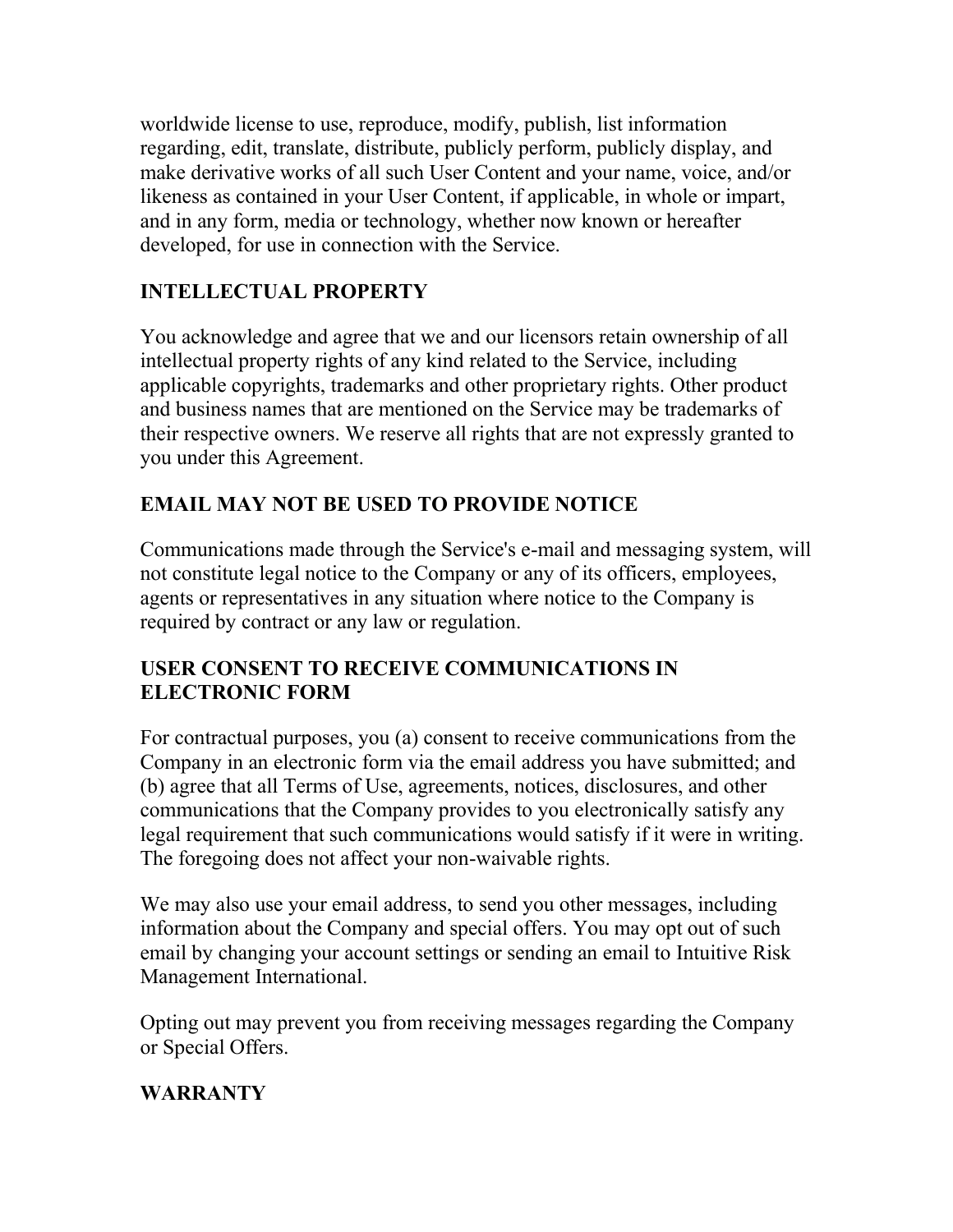THE SERVICE, IS PROVIDED "AS IS," WITHOUT WARRANTY OF ANY KIND. WITHOUT LIMITING THE FOREGOING, THE COMPANY EXPRESSLY DISCLAIMS ALL WARRANTIES, WHETHER EXPRESS, IMPLIED OR STATUTORY, REGARDING THE SERVICE INCLUDING WITHOUT LIMITATION ANY WARRANTY OF MERCHANTABILITY, FITNESS FOR A PARTICULAR PURPOSE, TITLE, SECURITY, ACCURACY AND NON-INFRINGEMENT. WITHOUT LIMITING THE FOREGOING, THE COMPANY MAKES NO WARRANTY OR REPRESENTATION THAT ACCESS TO OR OPERATION OF THE SERVICE WILL BE UNINTERRUPTED OR ERROR FREE. YOU ASSUME FULL RESPONSIBILITY AND RISK OF LOSS RESULTING FROM YOUR DOWNLOADING AND/OR USE OF FILES, INFORMATION, CONTENT OR OTHER MATERIAL OBTAINED FROM THE SERVICE. SOME JURISDICTIONS LIMIT OR DO NOT PERMIT DISCLAIMERS OF WARRANTY, SO THIS PROVISION MAY NOT APPLY TO YOU.

#### **LIMITATION OF DAMAGES; RELEASE**

TO THE EXTENT PERMITTED BY APPLICABLE LAW, IN NO EVENT SHALL THE COMPANY, ITS AFFILIATES, DIRECTORS, OR EMPLOYEES, OR ITS LICENSORS OR PARTNERS, BE LIABLE TO YOU FOR ANY LOSS OF PROFITS, USE, OR DATA, OR FOR ANY INCIDENTAL, INDIRECT, SPECIAL, CONSEQUENTIAL OR EXEMPLARY DAMAGES, HOWEVER ARISING, THAT RESULT FROM (A) THE USE, DISCLOSURE, OR DISPLAY OF YOUR USER CONTENT; (B) YOUR USE OR INABILITY TO USE THE SERVICE; (C) THE SERVICE GENERALLY OR THE SOFTWARE OR SYSTEMS THAT MAKE THE SERVICE AVAILABLE; OR (D) ANY OTHER INTERACTIONS WITH THE COMPANY OR ANY OTHER USER OF THE SERVICE, WHETHER BASED ON WARRANTY, CONTRACT, TORT (INCLUD INGNEGLIGENCE) OR ANY OTHER LEGAL THEORY, AND WHETHER OR NOT THE COMPANY HAS BEEN INFORMED OF THE POSSIBILITY OF SUCH DAMAGE, AND EVEN IF A REMEDY SET FORTH HEREIN IS FOUND TO HAVE FAILED OF ITS ESSENTIAL PURPOSE. SOME JURISDICTIONS LIMIT OR DO NOT PERMIT DISCLAIMERS OF LIABILITY, SO THIS PROVISION MAY NOT APPLY TO YOU.

If you have a dispute with one or more users or a merchant of a product or service that you review using the Service, you release us (and our officers, directors, agents, subsidiaries, joint ventures and employees) from claims, demands and damages (actual and consequential) of every kind and nature,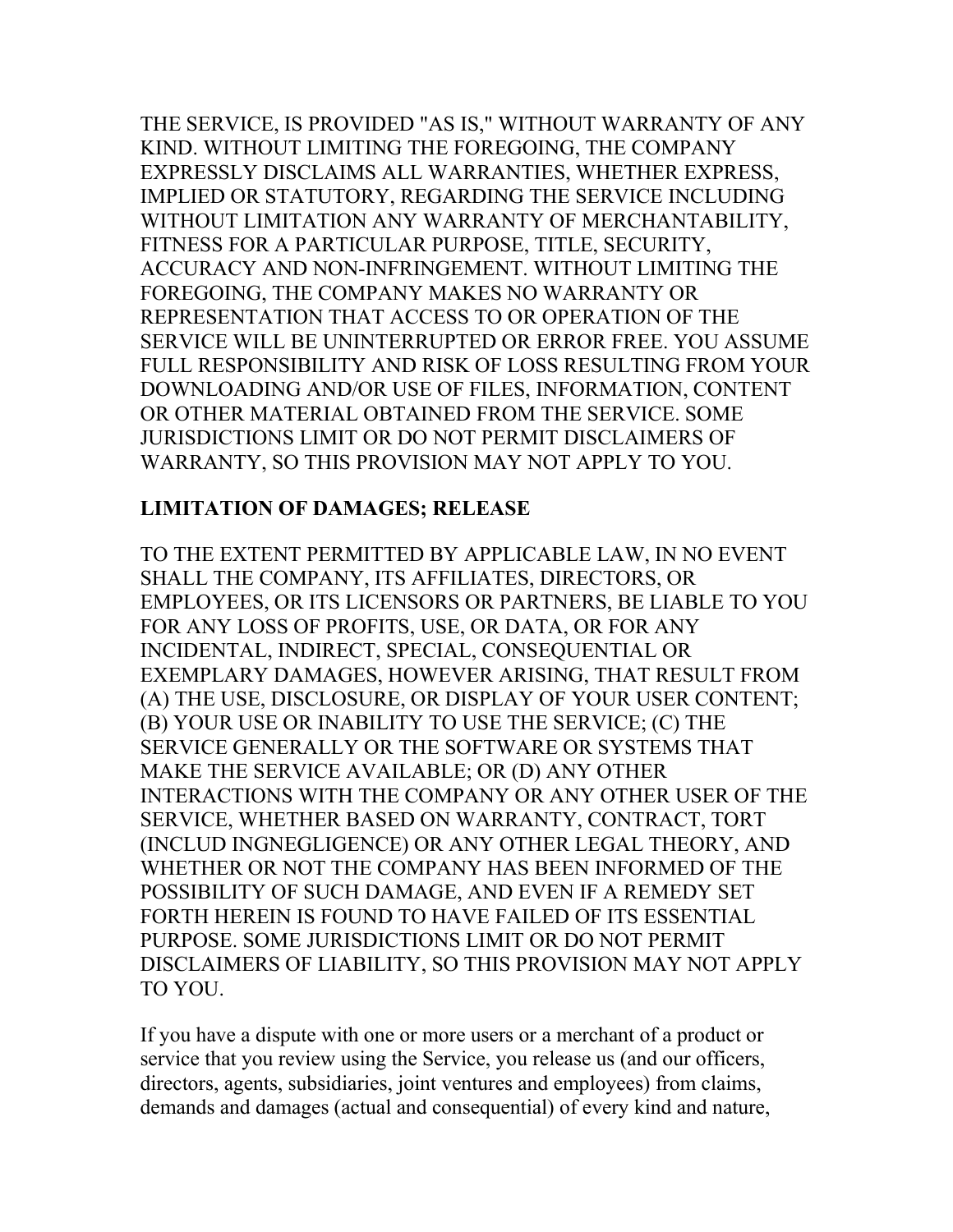known and unknown, arising out of or in any way connected with such disputes.

# **MODIFICATION OF TERMS OF USE**

We can amend these Terms of Use at any time and will update these Terms of Use in the event of any such amendments. It is your sole responsibility to check the Site from time to time to view any such changes in the Agreement. If you continue to use the Site, you signify your agreement to our revisions to these Terms of Use. However, we will notify you of material changes to the terms by posting a notice on our homepage and/or sending an email to the email address you provided to us upon registration. For this additional reason, you should keep your contact and profile information current. Any changes to these Terms or waiver of the Company's rights hereunder shall not be valid or effective except in a written agreement bearing the physical signature of an officer of the Company. No purported waiver or modification of this Agreement by the Company via telephonic or email communications shall be valid.

### **GENERAL TERMS**

If any part of this Agreement is held invalid or unenforceable, that portion of the Agreement will be construed consistent with applicable law. The remaining portions will remain in full force and effect. Any failure on the part of the Company to enforce any provision of this Agreement will not be considered a waiver of our right to enforce such provision. Our rights under this Agreement will survive any termination of this Agreement.

You agree that any cause of action related to or arising out of your relationship with the Company must commence within ONE year after the cause of action accrues. Otherwise, such cause of action is permanently barred.

These Terms of Use and your use of the Site are governed by the laws of Ohio, without regard to conflict of law provisions.

The Company may assign or delegate these Terms of Service and/or the Company's Privacy Policy, in whole or in part, to any person or entity at any time with or without your consent. You may not assign or delegate any rights or obligations under the Terms of Service or Privacy Policy without the Company's prior written consent, and any unauthorized assignment and delegation by you is void.